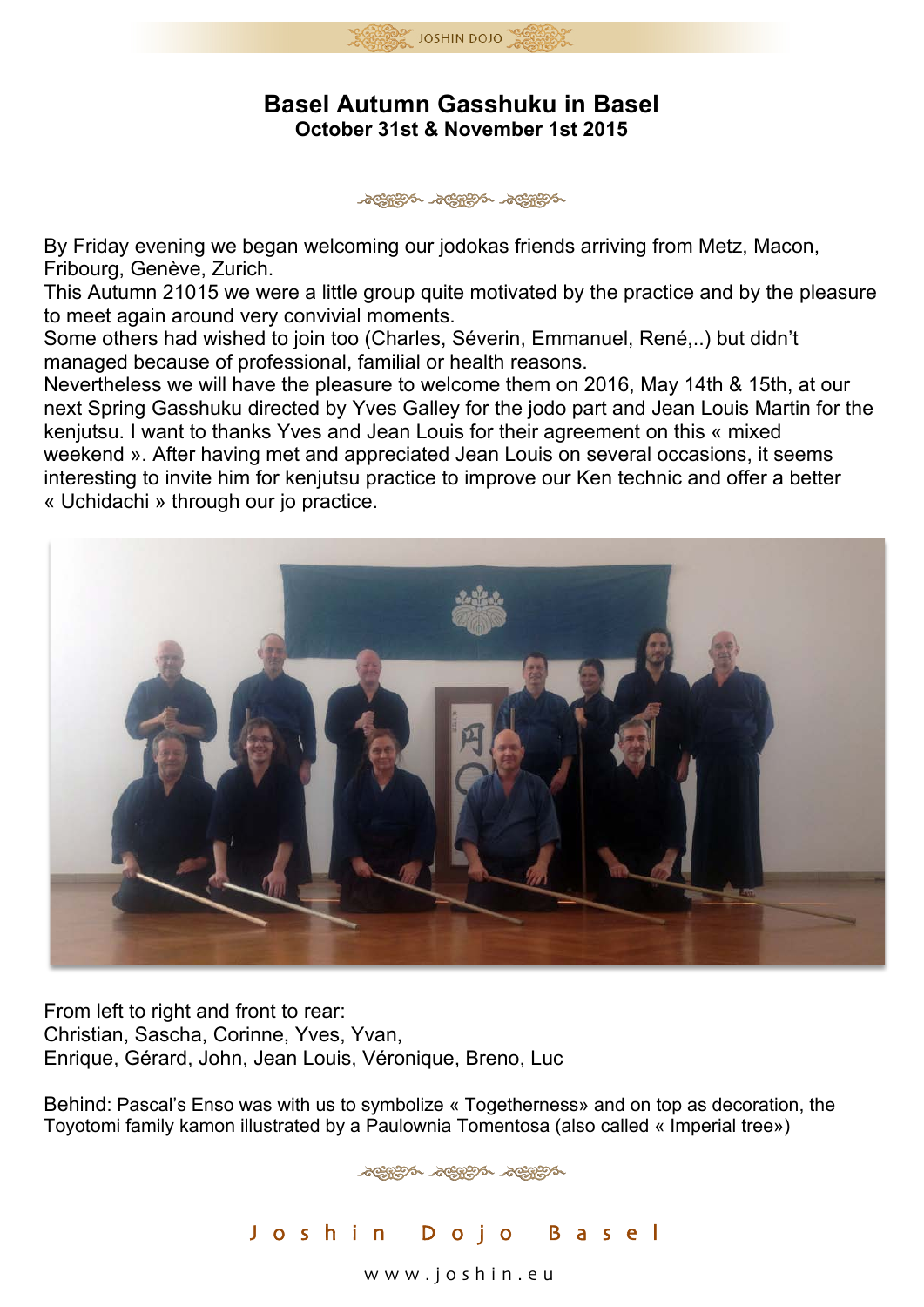

## **Le planning**

For this Gasshuku, we had to change location, as the Turnhalle of the Mission was not available. Thanks to our friends from the Gewerbeschule who let us use the conference room, which was just perfect for the number we were.

**Saturday** 

8h00: A good English breakfast in our practicing room

9h30: beginning of training

13h00: A light Vietnamese meal + little siesta

14h30: Back to training

18h00: End of training and back to Nonnenweg

20h00: Diner at home "Feijoada" a Brazilian dish especially prepared by Bréno. We were fourteen around the table as Ursula and Florencia joined us.



Véronique & Bréno doing the service

quelle galère .... »

Sunday

8h00: A good English breakfast 9h30: beginning of training 13h00: End of workshop & back to Nonnenweg to finish the « Feijoada » (this kind of dish is even better the next day) 14h30: Departures of our friends

ACHERY ACHERY ACHERY



www . joshin . e u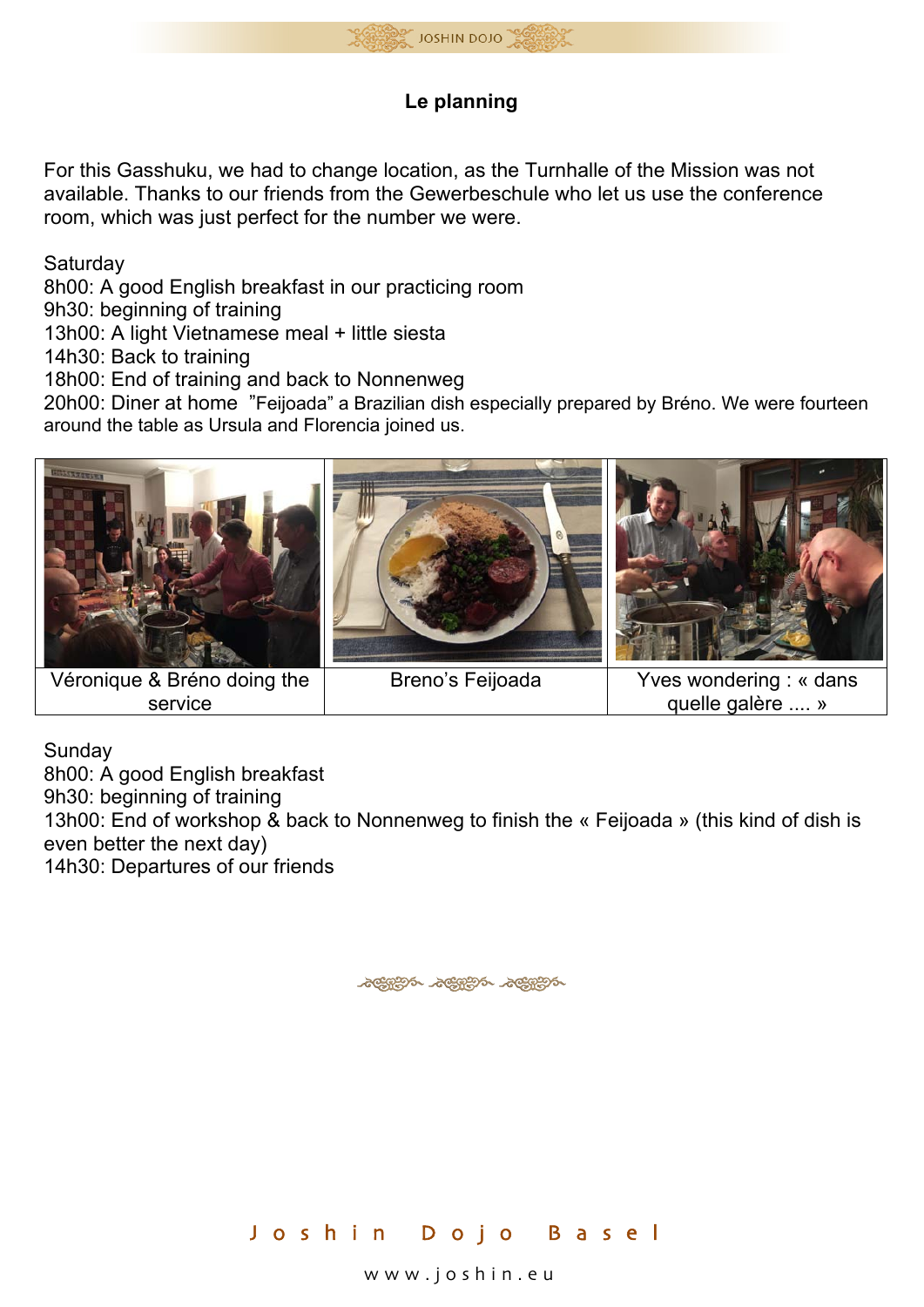

## **Our workshop program**

For this Gasshuku, Yves had chosen to make us work on the fundamentals points as stability and balance of the body.

A very good topic as Yves noticed all along is teaching experience the numerous lacks regarding this. Often people's feet are not in place and the hips will not work enough. This kind of details is important to have a stable, efficient and powerful move.

From the beginning of the training, through the kihon, Yves pointed out the alignment of the feet and the role of the hips. Every Kihon was demonstrated then executed carefully so we could feel our positions and put into practice all Yves' recommendations.

We also went through the same exercise through the kihon sotai. Using the "kime" and the specific Omote' rhythm allowed us to verified our positions and supporting points.

Then Yves formed different groups and each of us could practice and exercise Yves 'advices through Omote, Chudan and Ran AI.

We finished the training going back to the basics: Kihon tandoku.

A lot of very good exchanges all day long!

Sunday' training started with the sotai, a way to bring back to memory what we had seen the day before. Then came a time of practice in two groups working on Omote and Chudan. At the end of the morning a third group worked on Samidare.

As everyone knows, with Yves, everything starts and ends with Kihon… So we finished our weekend with Tandoku.

Finally, as Yves didn't managed to get the Brazilian dancers which should have come with the Feijoada, Véronique danced (in hakama) a  $16<sup>th</sup>$  century Gaillarde sang by Breno (our favorite baritone)

ACHERS ACHERS ACHERS